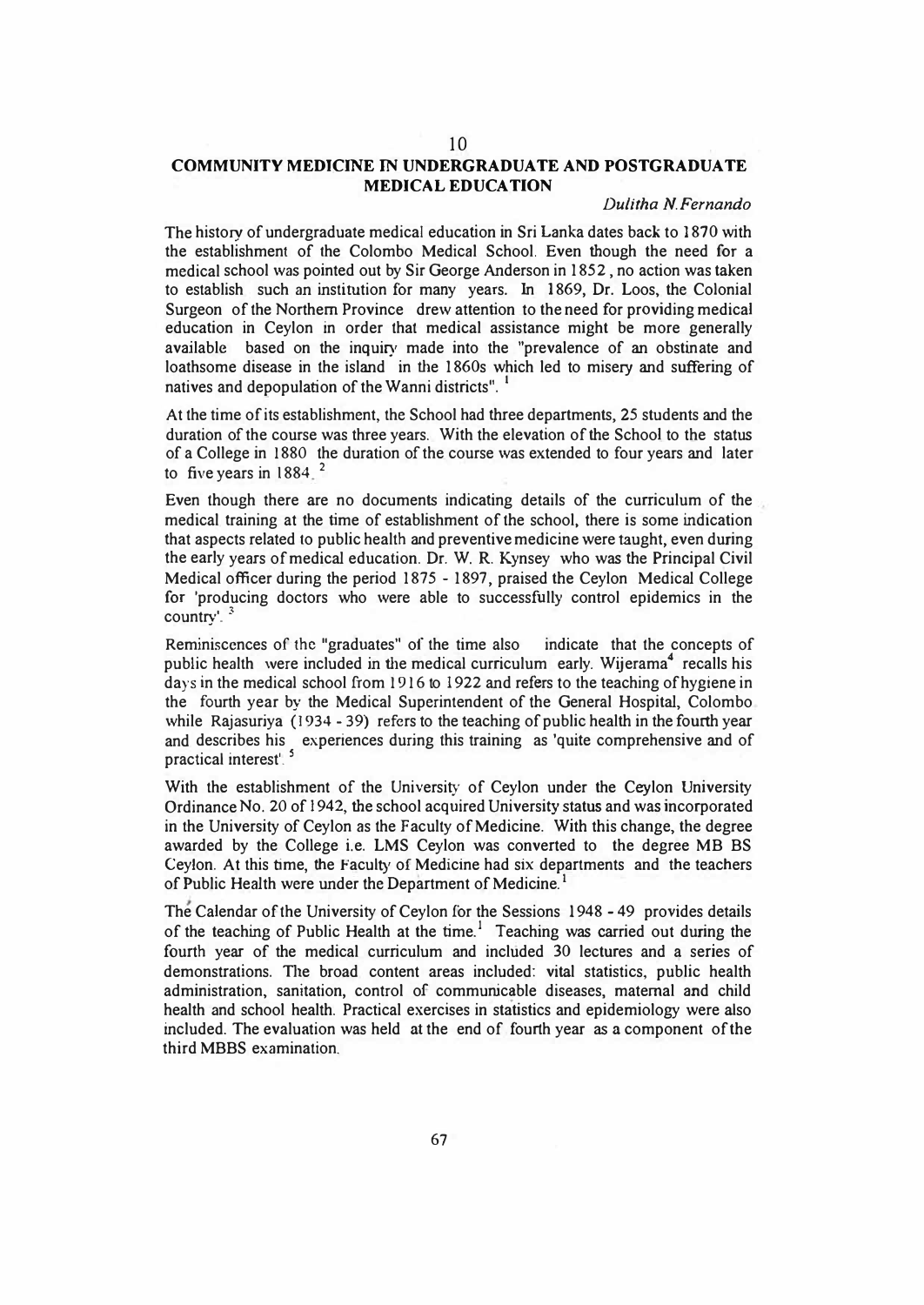The first resident training program in public health of two weeks duration was introduced with the batch  $1942 - 47$ , in Kalutara. This programme is described as intensive, well organized and 'an enjoyable break in new surroundings'. <sup>6</sup>

A separate Department of Public Health was established in the Faculty of Medicine Colombo in 1949 and Professor O.E.R.Abhayaratne was appointed as the first Professor of Public Health in 1949. He served in this capacity until his retirement in 1968 when he was succeeded by Professor T.E.J. de Fonseka.

## **Undergraduate medical education in recent decades**

The Faculty of Medicine, University of Ceylon established in Colombo was the only institution for training of medical undergraduates until 1962, when a Faculty of Medicine was established in Peradeniya as the Second Medical School of the University of Ceylon. Two more Faculties of Medicine, in Galle and Jaffna were established in 1978/79. The most recent additions to the undergraduate training facilities are the Faculty of Medicine, University of Kelaniya established in 1991 and that at the University of Sri Jayawardenapura in 1993. Accordingly, the number of undergraduates admitted for medical studies annually, increased from about 150 in late 1950's to approximately 900 in the late 1990s.

From the inception of undergraduate medical training, the curriculum was based on the British model. With reference to the Faculty of Medicine of the University of Ceylon, it is stated that "the scheme of studies in the 'professional schools' is primarily determined by the professional needs; the Faculty of Medicine in particular has to follow the general lines of the recommendations of the General Medical Council of the United Kingdom".<sup>7</sup> No major changes took place in the basic structure of the undergraduate curriculum and the 'British model' was extended to all the other medical faculties. Under this system, the duration of the training was five years and was broadly divided into preclinical,

paraclinical and clinical teaching. These curricula were subject-based with limited integration.

## **Teaching of Public Health/Community Medicine** in **undergraduate medical education**

The changing concept of public health had an important influence on the teaching of the subject in the medical curriculum. In the early part of the  $19<sup>th</sup>$  century, public health focused on the improvement of the environment and on control of disease. During the latter part of the same century, the focus shifted to include ' the art and science of health promotion, disease prevention and disability limitation'. In the l 960s, social and behavioural aspects of disease and health were given a priority and by the late 1960s the discipline became identified as that dealing with health care for populations, focussing on measuring their health needs, planning and administering services to meet those needs i.e .. focus on the health of the community. These changes brought in new dimensions to the teaching and practice of public health, globally.

In the undergraduate medical education in Sri Lanka, the responsibility for teaching Public Health is undertaken by a separate department, established in each of the Faculties of Medicine. It is interesting to note the manner in which the changes in the concept of public health influenced the 'naming' of these departments. The first Department established in 1949 in the Faculty of Medicine, Colombo was named as the Department of Public Health, which was changed to Public Health and Preventive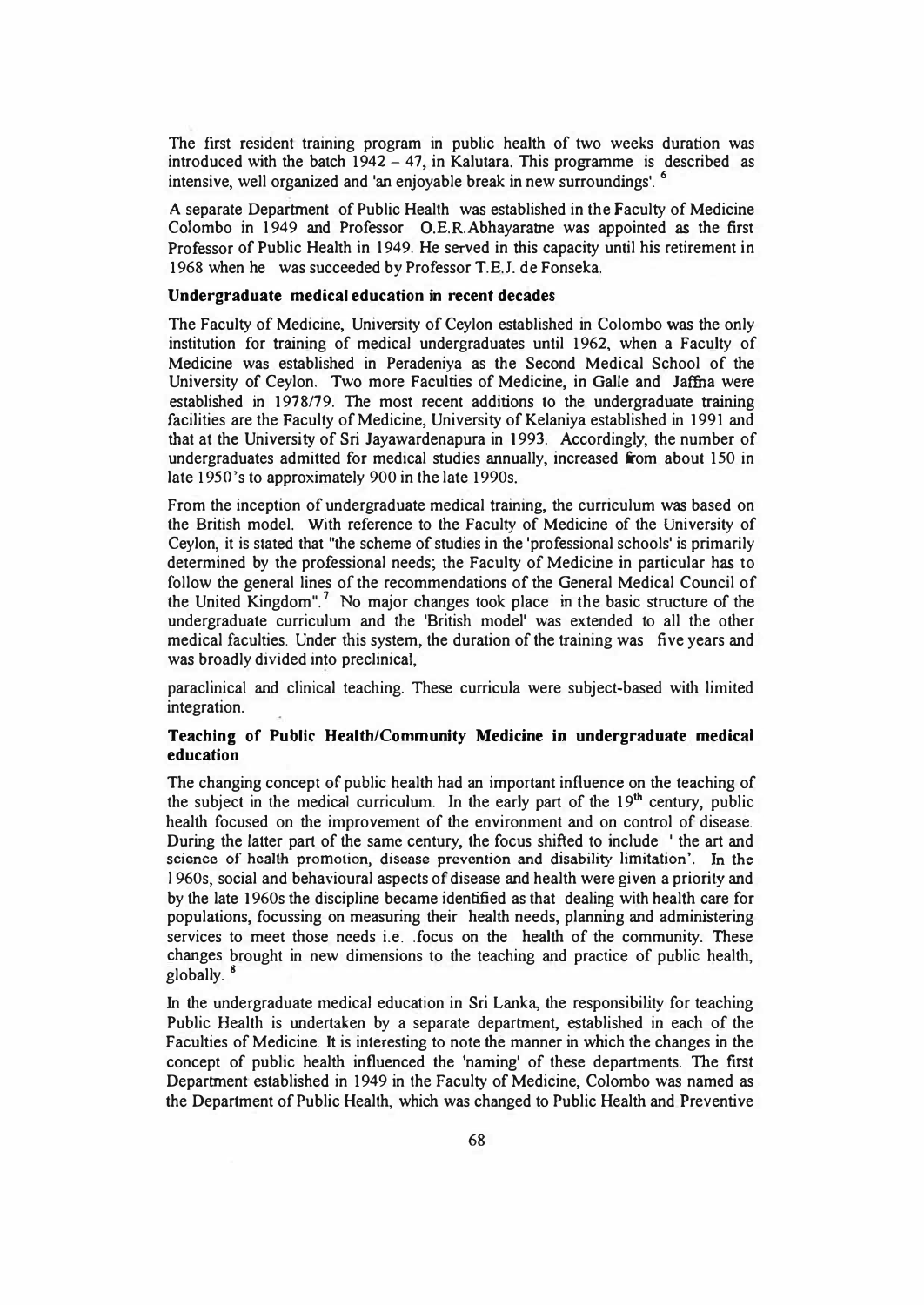Medicine in early 1960s. The Department of Public Health and Preventive Medicine established in the Second Medical School in Peradeniya in 1963, changed its name to the Department of Preventive and Social Medicine within a few years of its establishment. A further change took place in the mid 1970s, when the departments in Colombo and in Peradeniya were re-named as Departments of Community Medicine.

In the Faculties of Medicine at Galle and Jaffna, which were established later, the relevant department was named as the 'Department of Community Medicine' from the inception. Faculties in Kelaniya and Sri Jayawardenapura introduced the teaching of Family Medicine/General Practice at departmental level and the staff responsible for these programs were included along with those who taught Community Medicine. These departments were named as Departments of Community and Family Medicine.

The availability of a 'University Community Health Project Area' (UCHP) attached to each of the Universities is an important development that took place with the establishment of these Departments. One of the objectives of the UCHP areas is to serve as a centre for field teaching and training in Community Medicine.

The aim of undergraduate medical education is to produce a basic doctor who will serve the community, in different capacities. Teaching of community medicine at undergraduate level has to be considered in relation to the above goal.

Until the mid 1960s, this 'subject' was taught in the third and the fourth years in the undergraduate medical curriculum and was evaluated at the end of year 4. For a brief period of 3 years, the evaluation of Public Health/Community Medicine was undertaken in the final year as Part I of the Final MBBS examination. In the late 1960s and early 70s, several changes were made in the content and the teaching methods which varied between Faculties.

In the early years of medical education, lectures, tutorials and field visits were the teaching methods used in the teaching of public health/community medicine. Within the traditional curriculum, several innovative approaches have been introduced in the past few decades, some of which are described in the sections to follow.

The *Family attachment/Social Paediatrics programme* jointly undertaken by the Departments of Community Medicine and Pediatrics was introduced in the Faculty of Medicine, Colombo from the early 1960s. The objectives of this program were to provide an opportunity for the students to: identify medical, social and environmental problems relevant to the family they are allocated to; study the health services available to the family and their utilization and factors influencing all the above; and to plan and implement activities that will enhance the health status of the family. Though subjected to several modifications, this programme continued as a part of the training in Community Medicine, integrated with a clinical discipline. Other Faculties of Medicine also implemented similar programmes, and the introduction of a scheme of evaluation whereby marks were allocated to each student on the basis of their performance gave an added impetus to the programme and to the importance of the learning experience. Details regarding the implementation of the programme and the evaluation varied between faculties.

A *Community Medicine clerkship* of one-month duration was introduced in 1977 /78 at the Faculty of Medicine, Colombo. During this period, the students were given an opportunity to participate in all activities of a health unit (field-based and clinic-based activities) and were provided with an opportunity of working with the members of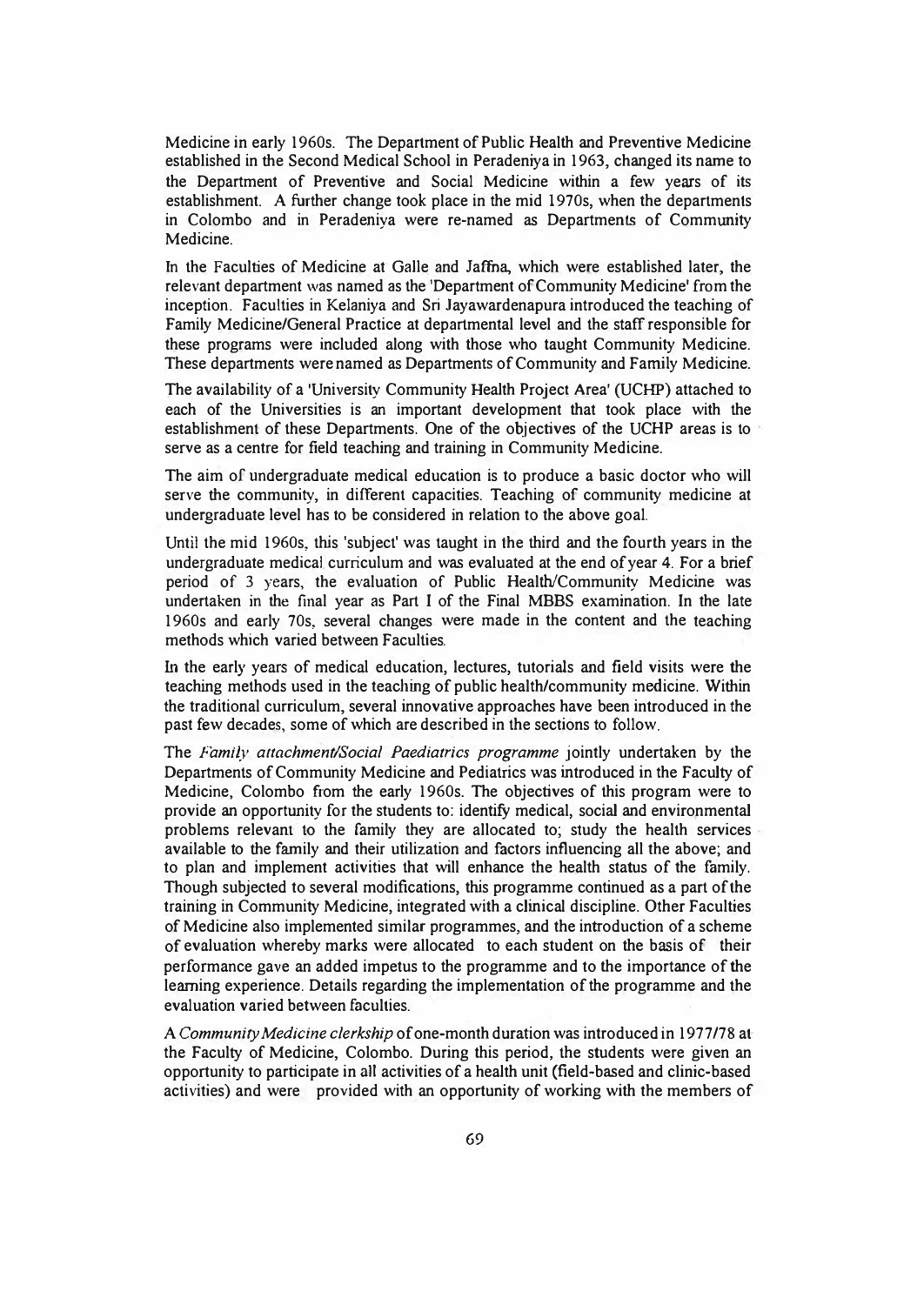the health care team. In addition, students participated in a series of seminars which focused on common health related problems in community settings.

*Community based research* is another new feature introduced along with the Community attachment clerkship. Small groups of students are given an opportunity to plan and carry out a research project and prepare a report and make a presentation, applying their knowledge of basic epidemiology and statistics.

Implementation of all the programs described above was facilitated by the availability ofUCHP areas attached to each of the Departments.

Though outside the formal teaching in Community Medicine, *integrated ward classes*  included in the final year Professorial appointments makes an important contribution to the student's understanding of the relevance of factors in the environment, in the family and in the health seeking behaviour in the causation of disease as well as in the management of a patient.

The document on the Curriculum of the Faculty of Medicine, University of Colombo **1986** 9 which describes the content of the teaching of Community Medicine enables the identification of the main changes that took place in the content, teaching methods and **the** time allocation, over the previous decade. Introduction of occupational health, broadening the teaching of maternal and child health to that of family health care, emphasis on health promotion and prevention of non-communicable diseases are among the main changes in the content while the use of the teaching methods described above contributed to the varied approaches used in teaching this subject.

At present, the Faculties of Medicine in Galle , Sri Jayawardenapura, Kelaniya and Jaffna have also included similar programmes in their training in Community Medicine, while the Faculty of Medicine, Peradeniya has a family attachment programme and a clerkship but does not include a research project.

Recent years have seen more innovative changes in the teaching methods in Community Medicine, implemented within the 'traditional' curriculum. These include : a *Community Attachment Programme* introduced in place of the Family Attachment, at the Faculty of Medicine, Galle, a *Community Health Project* in the Faculty of Medicine, Jaffna and a *Home Area Project* introduced at the Faculty in Sri Jayawardenapura. Though there are differences in the objectives of these programmes· and the methods of evaluation, they all aim to provide opportunities for community based learning.

A major change in the undergraduate medical curriculum from the traditional British model wns made in the Faculty of Medicine, Colombo with the introduction of *the new curriculum* in 1995. This curriculum envisages a more integrated, studentcentered approach to medical education and is organized in five streams i.e. Basic Sciences stream, Applied Sciences Stream, Community Stream, Behavioural Sciences stream and the Clinical Sciences Stream, spread throughout the undergraduate training. ' **0** 

With the introduction of the new curriculum, major changes took place in the teaching of the content included in the teaching of Community Medicine. Due to the of the content included in the teaching of integrated nature of the curriculum, some content areas which were taught in Community Medicine were included in the Applied Sciences stream, for example the epidemiology and prevention of cardiovascular diseases is now being taught in the module on cardiovascular system, principles of prevention of communicable diseases are included in the infectious and parasitic diseases module.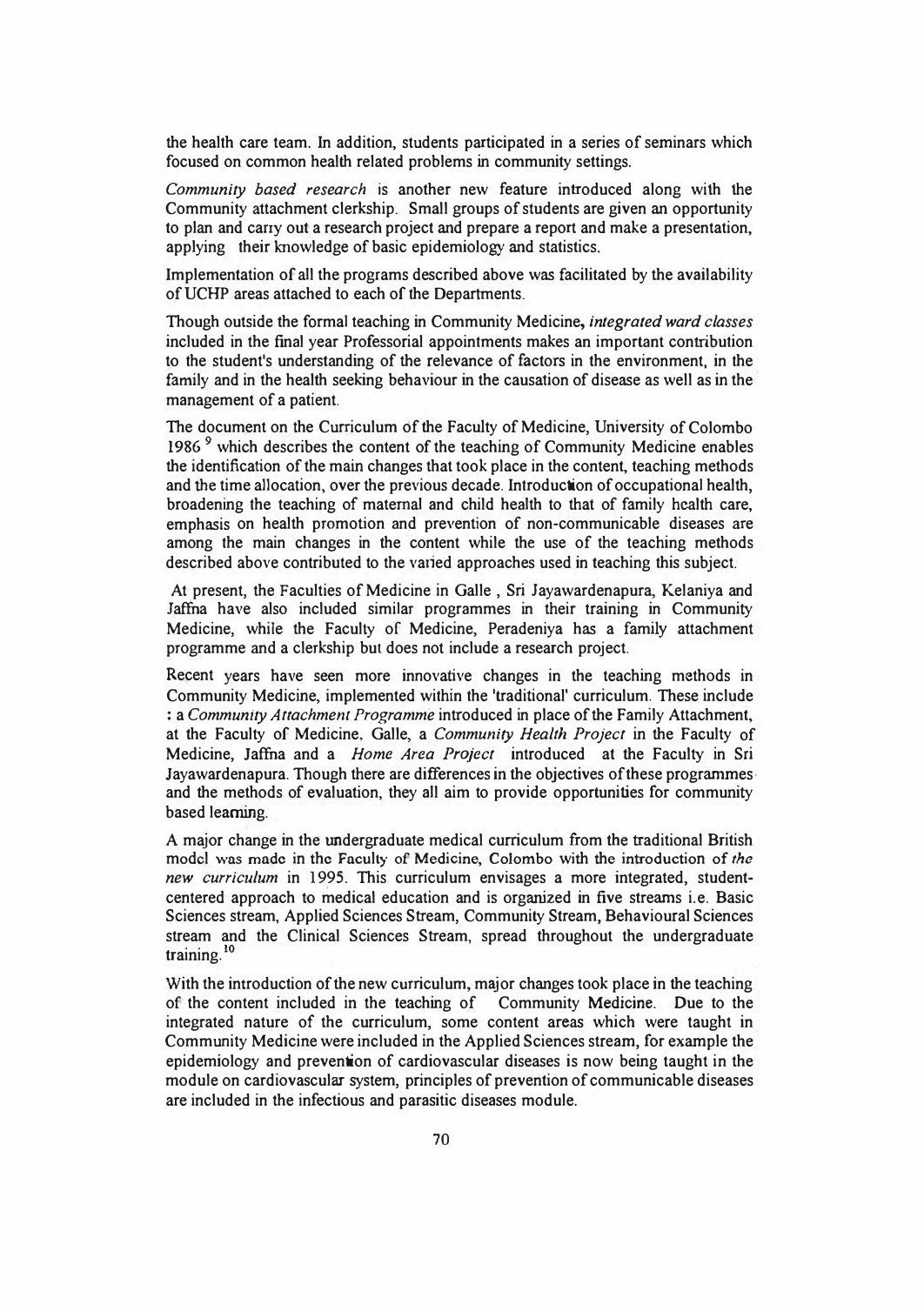The teaching program in the Community Stream commences in Term 2 and continues till the end of the MB BS course. Objectives of the Community Stream were developed based on the objectives of the undergraduate medical education and the mission statement of the faculty. Teaching activities include: theoretical inputs, a Community Attachment, a Family Attachment and a research project.

Continuing the teaching of concepts relevant to Community Medicine during the final year and evaluating these inputs at the end of the course is an important feature in this curriculum. The teaching activities carried out in Year 5, in parallel to the professorial clinical appointments focus on: recognizing the social, environmental, family and community determinants on the occurrence and management of a clinical situation; identifying the impact of community and family interventions; learning successes and failures in primary care and referral mechanisms; and sensitizing students to the aetiology and management from a community perspective. Use of 'case studies' linked with group work and student presentations is the main teaching method adopted in this program.<sup>11</sup>

As described above, teaching of the concepts in Community Medicine is currently being undertaken in the different faculties using different approaches. Focus of teaching has changed in keeping with the changing concepts, with more focus on community based/ community oriented medical education through health promotion and more specific targeted interventions, to improve the health of people.

At the undergraduate level, where development of basic clinical skills form an important component of the training, linkages between clinical teaching and the teaching of community medicine are essential to make the students understand the balance between a person-centered approach to a population-based approach.

## **Postgraduate medical education in Community Medicine**

With the establishment of the Faculty of Medicine, University of Ceylon in 1942, several postgraduate training programs were initiated. The programs leading to the Diploma in Tropical Medicine and Hygiene (DTM&H), Diploma in Child Health and the Diploma in Chest Diseases had inputs in public health to varying degrees. **<sup>1</sup>**

The first postgraduate course in Community Medicine was conducted by the Faculty of Medicine, University of Peradeniya in 1974/75 leading up to the award of the Master of Medical Science in Community Medicine. The duration of this programme was one year and included nine months of course work (including preparation of a . dissertation) followed by a study tour of three months duration, in the South East Asian region. Seven medical officers participated in this programme. This programme was discontinued thereafter.

The organizational structure to implement a programme of postgraduate medical education in Sri Lanka was first established in April 1974 by the Institute of Postgraduate Medicine Statute No. l of 1974, made under the University of Ceylon Act No. I of 1972. This was re-established in May 1979 by the Postgraduate Institute of Medicine Ordinance No. 2 of 1979 and subsequently by the Postgraduate Institute of Medicine (PGIM) Ordinance No. l of 1980 under the Universities Act No.16 of 1978.<sup>1</sup> The Board of study in Community Medicine was one of the first Boards of Study to be established under the PGIM.

Postgraduate training in Community Medicine aims at training personnel who are able to function as specialists in Community Medicine in varied positions in the health system. A specialist in Community Medicine may be called upon to serve in a given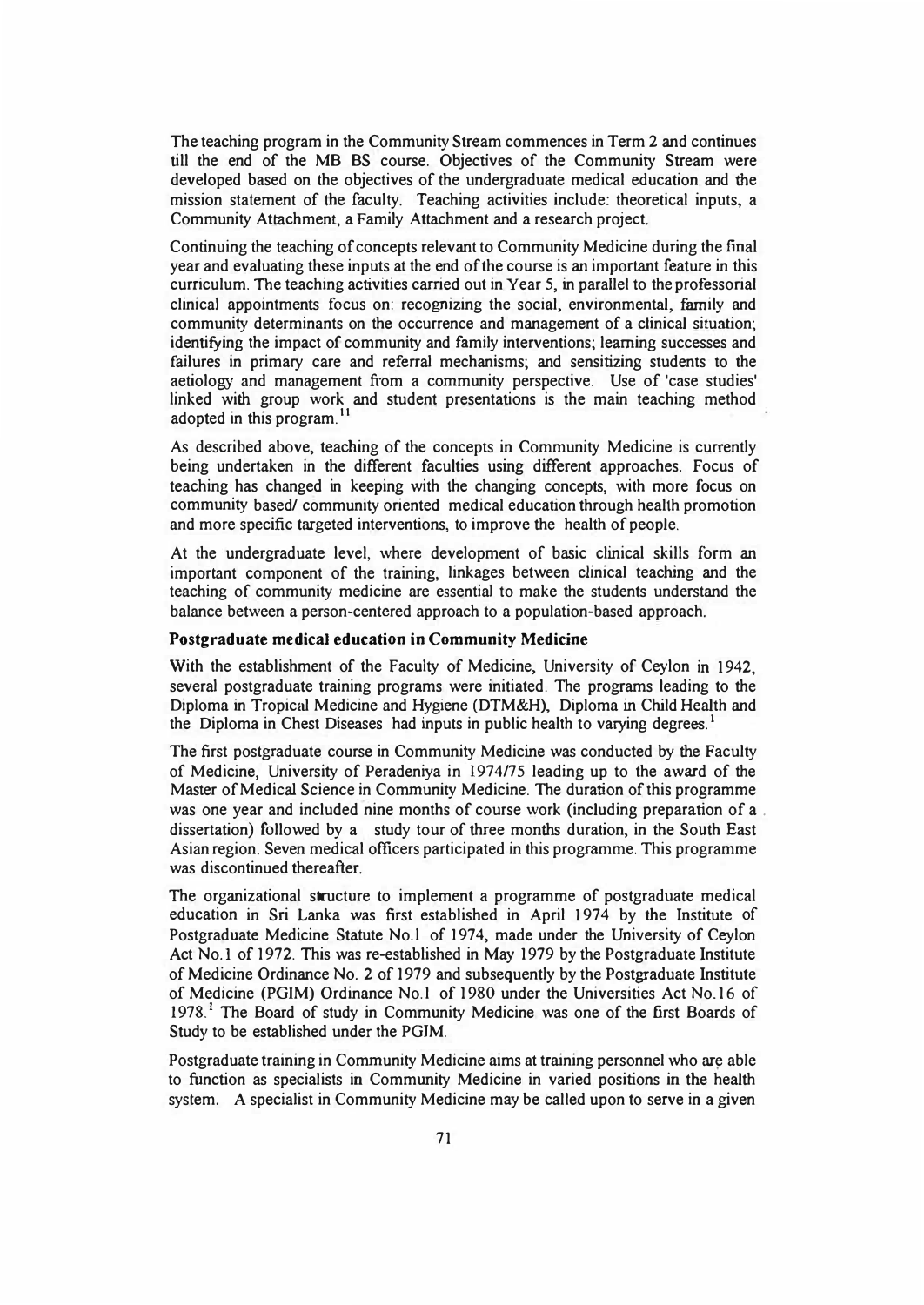capacity on one of the several sub-disciplines within community medicine e.g. MCH, Epidemiology, Health Education and Health Administration.

The first postgraduate program to be implemented by the Institute of Postgraduate Medicine (and continued under the Postgraduate Institute of Medicine) was that leading to the Doctor of Medicine in Community Medicine, which commenced in early 1978. This program included four Parts: Part I- experience in a health unit (l year); Part 2- full time course work (I year); Part 3- field based research and submission of a thesis (2 years), Part 4- overseas training with a focus on a subdiscipline (9 months to I year).

The MD program continued until 1987, when it was decided to introduce a two-tiered system of postgraduate training, at Masters level (MSc Community Medicine) and at· the doctoral level (MD Community Medicine).

The MSc Community Medicine programme includes a full time course of three terms duration and preparation of a dissertation. The course includes course units and clinical attachments. To enter the MD programme, the applicants should have obtained the MSc Community Medicine degree and have a minimum of one year's experience in a public health post. Thus, the MSc and the MD programmes could be considered as a continuum<sup>13</sup>.

With the introduction of the two-tiered system, the MD program was re-organized to include three parts.

- Part I Course work of 3 months.
- Part II- Attachment to a training unit of I year and 9 months and conduct of a research study based on which the trainee has to submit a thesis. During this period the trainee has to undertake a series of rotational attachments to specialized units, undertaking service activities related to community health programmes.
- Part III Overseas training of 9 months to I year.

Since the inception of the postgraduate training programmes in Community Medicine, a total of 188 medical officers have obtained the MSc Community Medicine and I 07 have been awarded the MD Community Medicine, as of end 1999.

A postgraduate training program leading to MSc Health Education was introduced in 1984, under the Board of Study in Community Medicine with the aim of training persons with expertise in health education. Three such courses have been conducted so far, and 34 trainees have successfully completed the programme.

A MSc/MD training programme in Community Dentistry commenced in 1992, with the aim of training specialists in Community Dentistry. A total of 18 dental surgeons have successfully completed the MSc programme. As of end 1999, one trainee has completed the MD training programme while four others, are in different stages of the MD programme.

An increased demand for postgraduate training in the field of Community Medicine has been observed in recent years, with more than 80 applicants appearing for the qualifying examination even though the number who could be accommodated in the program is limited to approximately 35.

The Board of Study in Community Medicine has periodically reviewed the training programs in keeping with the changing needs, and appropriate changes have been made to improve the quality of the training.